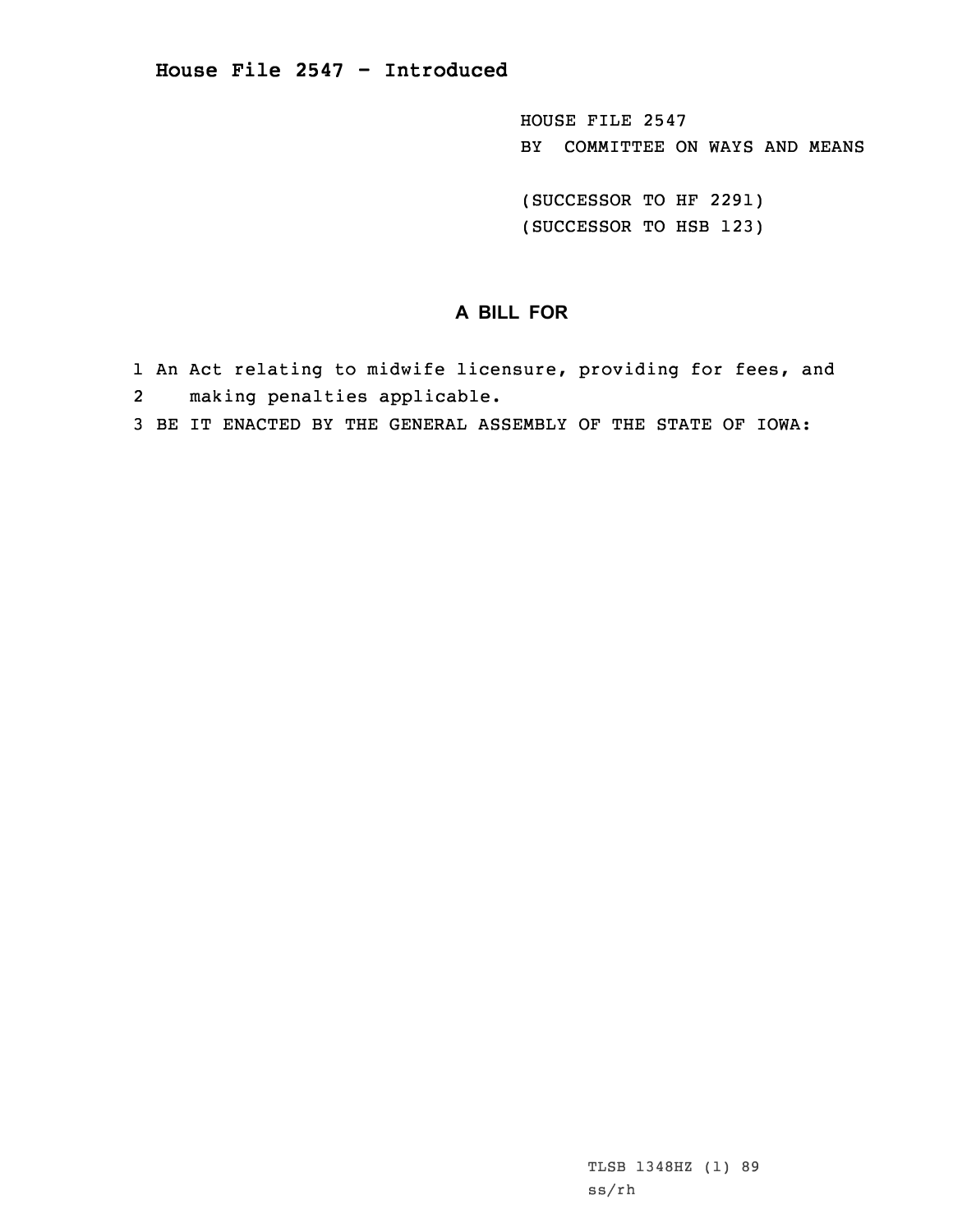1Section 1. Section 147.1, subsections 3 and 6, Code 2022, 2 are amended to read as follows:

 3. *"Licensed"* or *"certified"*, when applied to <sup>a</sup> physician and surgeon, podiatric physician, osteopathic physician and surgeon, genetic counselor, physician assistant, psychologist, chiropractor, nurse, dentist, dental hygienist, dental assistant, optometrist, speech pathologist, audiologist, pharmacist, physical therapist, physical therapist assistant, occupational therapist, occupational therapy assistant, orthotist, prosthetist, pedorthist, respiratory care practitioner, practitioner of cosmetology arts and sciences, practitioner of barbering, funeral director, dietitian, behavior analyst, assistant behavior analyst, marital and family therapist, mental health counselor, midwife, respiratory care and polysomnography practitioner, polysomnographic technologist, social worker, massage therapist, athletic trainer, acupuncturist, nursing home administrator, hearing aid specialist, or sign language interpreter or transliterator means <sup>a</sup> person licensed under this subtitle.

 6. *"Profession"* means medicine and surgery, podiatry, osteopathic medicine and surgery, genetic counseling, practice as <sup>a</sup> physician assistant, psychology, chiropractic, nursing, dentistry, dental hygiene, dental assisting, optometry, speech pathology, audiology, pharmacy, physical therapy, physical therapist assisting, occupational therapy, occupational therapy assisting, respiratory care, cosmetology arts and sciences, barbering, mortuary science, applied behavior analysis, marital and family therapy, mental health counseling, midwifery, polysomnography, social work, dietetics, massage therapy, athletic training, acupuncture, nursing home administration, practice as <sup>a</sup> hearing aid specialist, sign language interpreting or transliterating, orthotics, prosthetics, or pedorthics.

34 Sec. 2. Section 147.13, Code 2022, is amended by adding the 35 following new subsection:

-1-

LSB 1348HZ (1) 89  $ss/rh$   $1/10$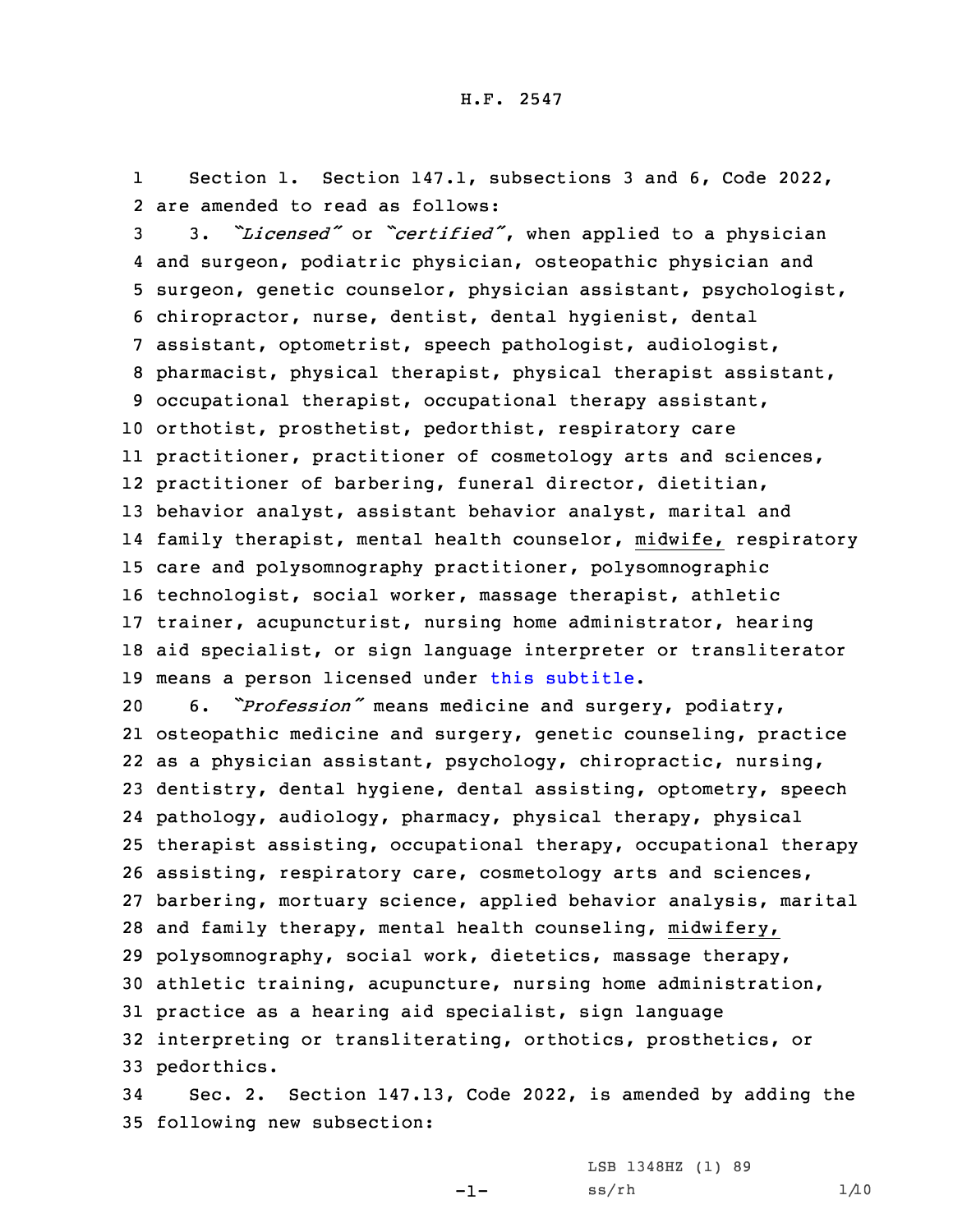1 NEW SUBSECTION. 25. For midwifery, the board of midwifery. 2 Sec. 3. Section 147.14, subsection 1, Code 2022, is amended 3 by adding the following new paragraph:

4 NEW PARAGRAPH. *x.* For midwifery, <sup>a</sup> total of seven members, four members who are professional midwives eligible for licensure under chapter 148I; one member who is licensed under chapter 148, is certified by the American college of obstetrics and gynecology, and has professional experience consulting for and collaborating with direct-entry midwives; one member who is <sup>a</sup> nurse midwife; and one member who is not <sup>a</sup> licensed midwife or <sup>a</sup> licensed health care provider who has received direct-entry midwifery services and who shall represent the general public.

14 Sec. 4. Section 147.74, Code 2022, is amended by adding the 15 following new subsection:

16 NEW SUBSECTION. 28. <sup>A</sup> midwife licensed under chapter 148I <sup>17</sup> may use the words "licensed midwife" or the initials "L.M." <sup>18</sup> after the person's name.

19 Sec. 5. NEW SECTION. **148I.1 Definitions.**

20 As used in this chapter, unless the context otherwise 21 requires:

22 1. *"Board"* means the board of midwifery created pursuant to 23 chapter 147.

24 2. *"Certified nurse midwife"* or *"CNM"* means <sup>a</sup> registered 25 nurse who holds <sup>a</sup> current, valid certification from the 26 American midwifery certification board.

27 3. *"Certified professional midwife"* or *"CPM"* means <sup>a</sup> person 28 who holds <sup>a</sup> current, valid certification with the North 29 American registry of midwives or its successor organization.

<sup>30</sup> 4. *"Client"* means <sup>a</sup> person under the care of <sup>a</sup> midwife and <sup>31</sup> such person's fetus or newborn.

<sup>32</sup> 5. *"Licensed midwife"* means <sup>a</sup> person licensed under this 33 chapter to practice midwifery in Iowa.

<sup>34</sup> 6. *"Midwife"* means <sup>a</sup> person practicing midwifery.

<sup>35</sup> 7. *"Midwifery"* means the practice of providing primary

 $-2-$ 

LSB 1348HZ (1) 89  $ss/rh$  2/10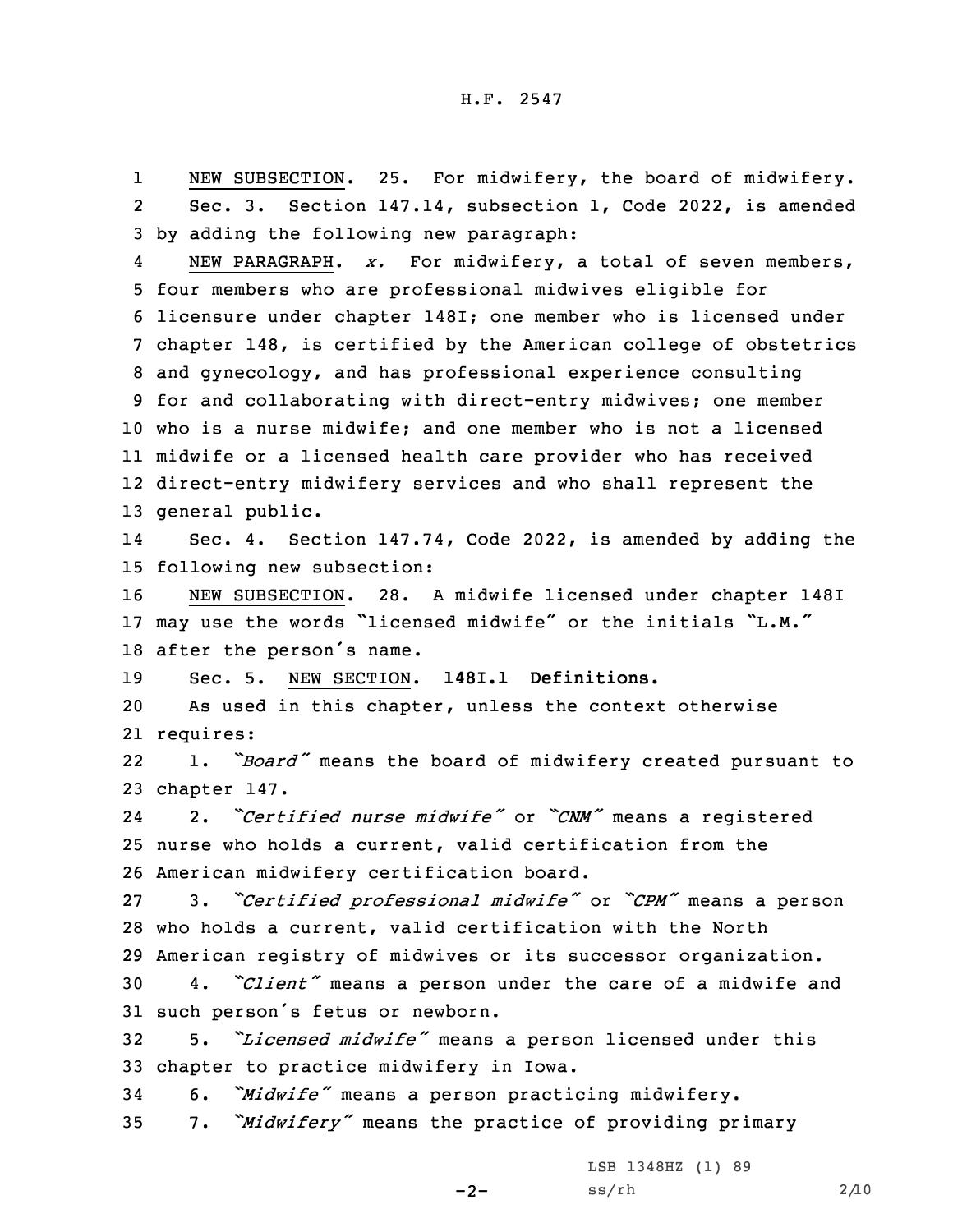1 maternity care to <sup>a</sup> client during the preconception, 2 antepartum, intrapartum, and postpartum periods and newborn

3 care up to six weeks.

4 8. *"Midwifery bridge certificate"* or *"MBC"* means <sup>a</sup> certificate issued by the North American registry of midwives or its successor organization that documents completion of accredited continuing education for certified professional midwives based upon identified areas to address education in emergency skills and other competencies set by the international confederation of midwives.

11 Sec. 6. NEW SECTION. **148I.2 Licensure —— licensed** 12 **midwifery.**

13 1. Except as provided in section 148I.3, beginning July 1, 2023, every person practicing midwifery in this state shall be licensed pursuant to this chapter. The board shall adopt rules pursuant to chapters 17A, 147, and 272C establishing procedures for the licensure of new and practicing midwives.

18 2. Prior to obtaining <sup>a</sup> license to practice midwifery, an 19 applicant shall meet all of the following requirements:

20 *a.* Be at least twenty-one years old.

21 *b.* Submit proof of <sup>a</sup> high school diploma or its equivalent. 22 *c.* Submit proof of <sup>a</sup> current national certification as <sup>a</sup> 23 certified professional midwife from the North American registry 24 of midwives or its successor organization.

25 *d.* (1) Submit proof of completion of an educational program 26 or pathway accredited by the midwifery education accreditation 27 council, except as otherwise provided in this paragraph.

 (2) <sup>A</sup> certified professional midwife certified before July 1, 2023, and who received certification other than through completion of an educational program or pathway described in subparagraph (1) shall obtain <sup>a</sup> midwifery bridge certificate from the North American registry of midwives or its successor organization in order to obtain licensure in Iowa.

34 (3) <sup>A</sup> person licensed to practice midwifery in <sup>a</sup> state 35 that does not require completion of an educational program or

 $-3-$ 

LSB 1348HZ (1) 89  $ss/rh$   $3/10$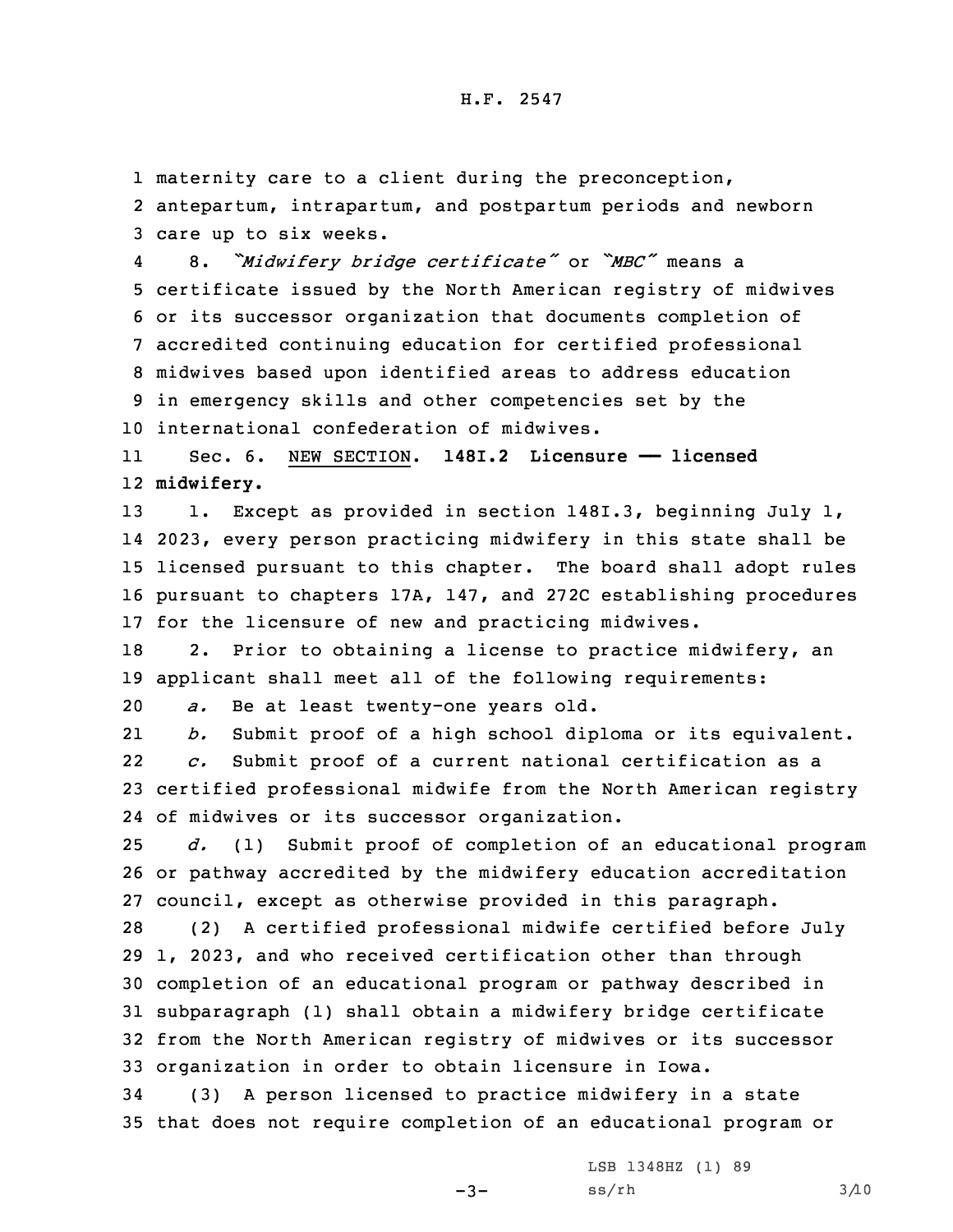## H.F. 2547

 pathway described in subparagraph (1), shall obtain <sup>a</sup> midwifery bridge certificate from the North American registry of midwives or its successor organization in order to obtain licensure in 4 Iowa.

5 *e.* Submit an application fee as prescribed by the board by 6 rule.

 3. The board may request, at the applicant's expense, that the department of public safety perform <sup>a</sup> criminal history check and the department of human services perform child and dependent adult abuse record checks of the applicant. If an applicant has <sup>a</sup> criminal record or <sup>a</sup> record of founded child or dependent adult abuse, the board shall perform an evaluation to determine whether the record warrants denial of licensure.

14Sec. 7. NEW SECTION. **148I.3 Exceptions.**

 1. This chapter does not do any of the following: *a.* Limit or regulate the practice of qualified members of other professions including but not limited to advanced registered nurse practitioner midwives under chapter 152, advanced practice registered nurse midwives under chapter 152E, or certified nurse midwives, from providing services that would constitute midwifery under this chapter.

22 *b.* Apply to <sup>a</sup> person who is <sup>a</sup> member of <sup>a</sup> Native American, 23 Mennonite, or Amish community who provides traditional midwife 24 services to such <sup>a</sup> community.

25 *c.* Apply to <sup>a</sup> person who, in good faith, engages in the 26 practice of the religious tenets of <sup>a</sup> church or <sup>a</sup> religious act 27 if no fee is contemplated, charged, or received.

28 *d.* Apply to <sup>a</sup> person rendering aid in an emergency.

 *e.* Apply to <sup>a</sup> student midwife currently enrolled in an accredited midwifery education program and providing services to clients under the direct, on-site, in-person supervision of <sup>a</sup> certified professional midwife who is licensed and registered as <sup>a</sup> preceptor with the North American registry of midwives or its successor organization.

35 *f.* Apply to an advanced registered nurse practitioner

 $-4-$ 

LSB 1348HZ (1) 89  $ss/rh$  4/10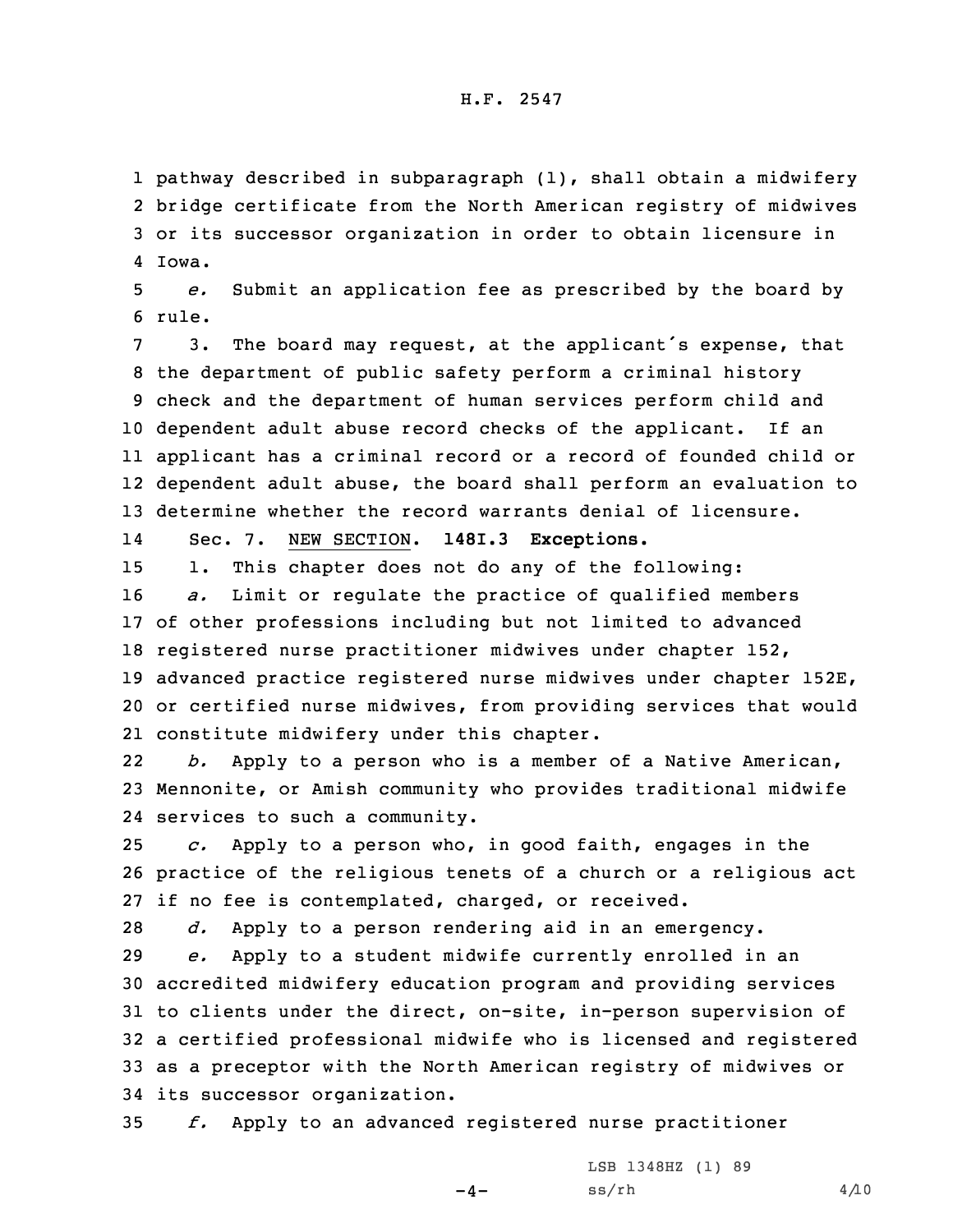1 licensed under chapter 152, an advanced practice registered 2 nurse under chapter 152E, or <sup>a</sup> certified nurse midwife.

 2. The practice of midwifery shall not constitute the practice of medicine, certified nurse midwifery, certified midwifery, or emergency medical care to the extent that <sup>a</sup> midwife advises, attends, or assists <sup>a</sup> person during pregnancy, labor, childbirth, or the postpartum period.

 Sec. 8. NEW SECTION. **148I.4 Board —— rules.** 1. The board shall adopt rules consistent with this chapter and chapter 147 which are necessary for the performance of the board's duties. The rules shall do all of the following: 12 *a.* Regulate the practice of midwifery based on rules established by the national association of certified professional midwives and the North American registry of midwives or its successor organization.

16 *b.* Define professional and unprofessional conduct.

17 *c.* Permit <sup>a</sup> licensee to obtain appropriate screening and 18 testing for clients, including but not limited to laboratory 19 tests and ultrasounds.

20 *d.* Permit <sup>a</sup> licensee to obtain and administer all of the 21 following during the practice of midwifery:

22 (1) Antihemorrhagic agents including but not limited to 23 oxytocin, misoprostol, and methylergonovine.

24 (2) Intravenous fluids for stabilization of the laboring 25 person.

26 (3) Neonatal injectable vitamin K.

27 (4) Newborn antibiotic eye prophylaxis.

28 (5) Oxygen.

29 (6) Intravenous antibiotics for group <sup>B</sup> streptococcal 30 antibiotic prophylaxis.

31 (7) Rho (D) immune globulin.

32 (8) Local anesthetic.

33 (9) Epinephrine.

34 (10) Other drugs consistent with the practice of certified 35 professional midwifery.

LSB 1348HZ (1) 89

 $-5-$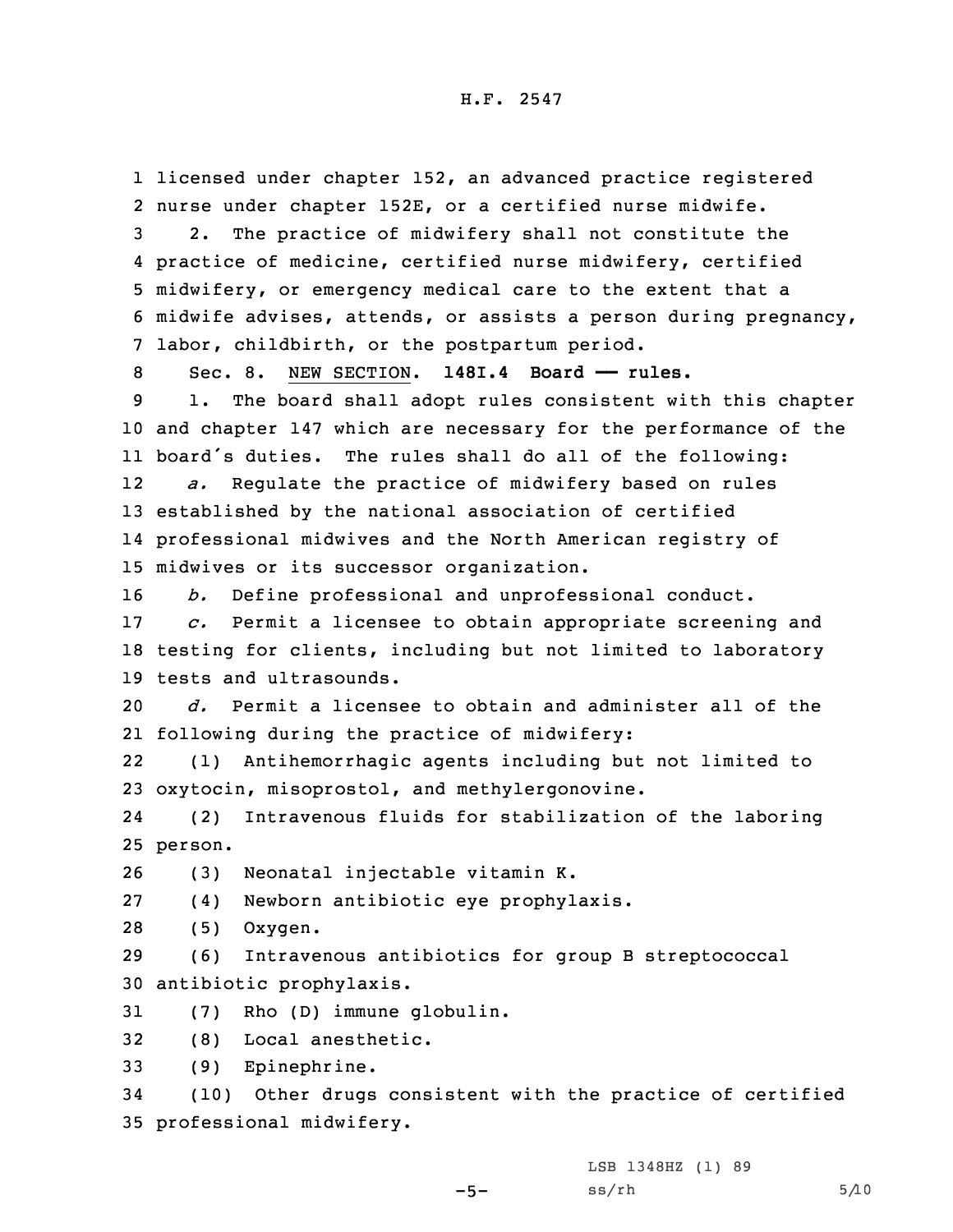1 *e.* Permit <sup>a</sup> licensee to administer <sup>a</sup> drug prescribed by <sup>a</sup> 2 licensed health care provider for <sup>a</sup> client of <sup>a</sup> licensee. 3 *f.* Prohibit <sup>a</sup> licensee from using forceps or <sup>a</sup> vacuum 4 extractor.

 *g.* Require <sup>a</sup> licensee to develop <sup>a</sup> written plan for the consultation, collaboration, emergency transfer, and transport of the birthing client and newborn when necessary, and to submit that plan to the board.

 *h.* Require <sup>a</sup> licensee to provide each client with, and maintain <sup>a</sup> record of, <sup>a</sup> signed consent form that describes the licensee's qualifications, <sup>a</sup> copy of the licensee's emergency plan, whether the licensee carries professional liability insurance, and the benefits and risks of birth in the client's setting of choice.

 *i.* Require <sup>a</sup> licensee to report client data to the midwives alliance of North America statistics registry, the American association of birth centers perinatal data registry, or other similar databases, and to verify the submission of such data with the board.

20 *j.* Adopt continuing education requirements consistent with 21 those required by the North American registry of midwives or 22 its successor organization.

23 *k.* Establish requirements for peer review.

24 *l.* Require <sup>a</sup> licensee to file <sup>a</sup> birth certificate for each 25 birth.

26 *m.* Establish an annual license fee.

27 *n.* Require <sup>a</sup> licensee to comply with sections 136A.5 and 28 136A.5A.

29 2. The board shall not adopt rules that do any of the 30 following:

31 *a.* Permit <sup>a</sup> licensee to order or administer narcotic drugs. 32 *b.* Limit the location where <sup>a</sup> licensee may practice 33 midwifery.

34 *c.* Require <sup>a</sup> licensee to practice under the supervision of 35 or under <sup>a</sup> collaborative practice agreement with another health

LSB 1348HZ (1) 89

-6-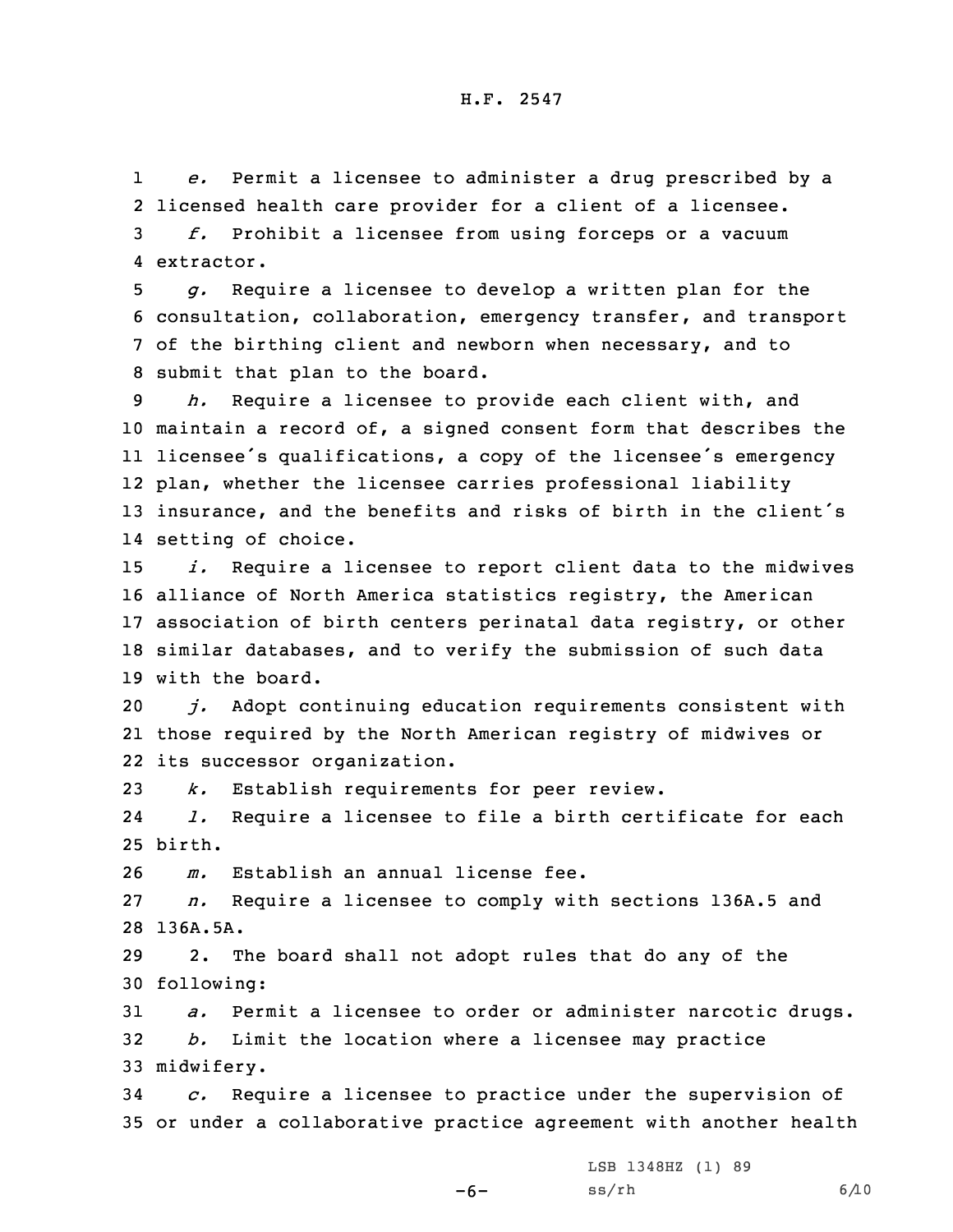## H.F. 2547

1 care provider.

2 Sec. 9. NEW SECTION. **148I.5 Liability —— limitation.** <sup>A</sup> health care provider accepting <sup>a</sup> transfer of <sup>a</sup> client from <sup>a</sup> licensed midwife shall not be liable for outcomes arising from actions of the licensed midwife. Sec. 10. NEW SECTION. **148I.6 Use of title —— penalty.** <sup>A</sup> person shall not use the title "licensed midwife", or describe or imply that the person is <sup>a</sup> licensed midwife, or represent that person as <sup>a</sup> licensed midwife unless the person is licensed under this chapter. 11 Sec. 11. Section 272C.1, subsection 6, Code 2022, is amended by adding the following new paragraph: NEW PARAGRAPH. *ah.* The board of midwifery, created pursuant to chapter 147. Sec. 12. Section 272C.4, subsection 6, Code 2022, is amended to read as follows: 6. Define by rule acts or omissions that are grounds for revocation or suspension of <sup>a</sup> license under section [100D.5](https://www.legis.iowa.gov/docs/code/2022/100D.5.pdf), 105.22, [147.55](https://www.legis.iowa.gov/docs/code/2022/147.55.pdf), [148.6](https://www.legis.iowa.gov/docs/code/2022/148.6.pdf), [148B.7](https://www.legis.iowa.gov/docs/code/2022/148B.7.pdf), [152.10](https://www.legis.iowa.gov/docs/code/2022/152.10.pdf), [153.34](https://www.legis.iowa.gov/docs/code/2022/153.34.pdf), [154A.24](https://www.legis.iowa.gov/docs/code/2022/154A.24.pdf), [169.13](https://www.legis.iowa.gov/docs/code/2022/169.13.pdf), 455B.219, [542.10](https://www.legis.iowa.gov/docs/code/2022/542.10.pdf), [542B.21](https://www.legis.iowa.gov/docs/code/2022/542B.21.pdf), [543B.29](https://www.legis.iowa.gov/docs/code/2022/543B.29.pdf), [544A.13](https://www.legis.iowa.gov/docs/code/2022/544A.13.pdf), [544B.15](https://www.legis.iowa.gov/docs/code/2022/544B.15.pdf), or 602.3203 or [chapter](https://www.legis.iowa.gov/docs/code/2022/151.pdf) 148I, 151, or [155](https://www.legis.iowa.gov/docs/code/2022/155.pdf), as applicable, and to define by rule acts or omissions that constitute negligence, careless acts, or omissions within the meaning of section 272C.3, subsection 2, paragraph *"b"*, which licensees are required to report to the board pursuant to section 272C.9, subsection 2. Sec. 13. NEW SECTION. **514C.12A Licensed midwife services.** 1. Notwithstanding section 514C.6, <sup>a</sup> person who provides an individual or group policy of accident or health insurance or individual or group hospital or health care service contract issued pursuant to chapter 509, 509A, 514, or 514A or an individual or group health maintenance organization contract issued and regulated under chapter 514B, which is delivered, amended, or renewed on or after July 1, 1996, and which provides maternity benefits, which are not limited to

 $-7-$ 

LSB 1348HZ (1) 89  $ss/rh$  7/10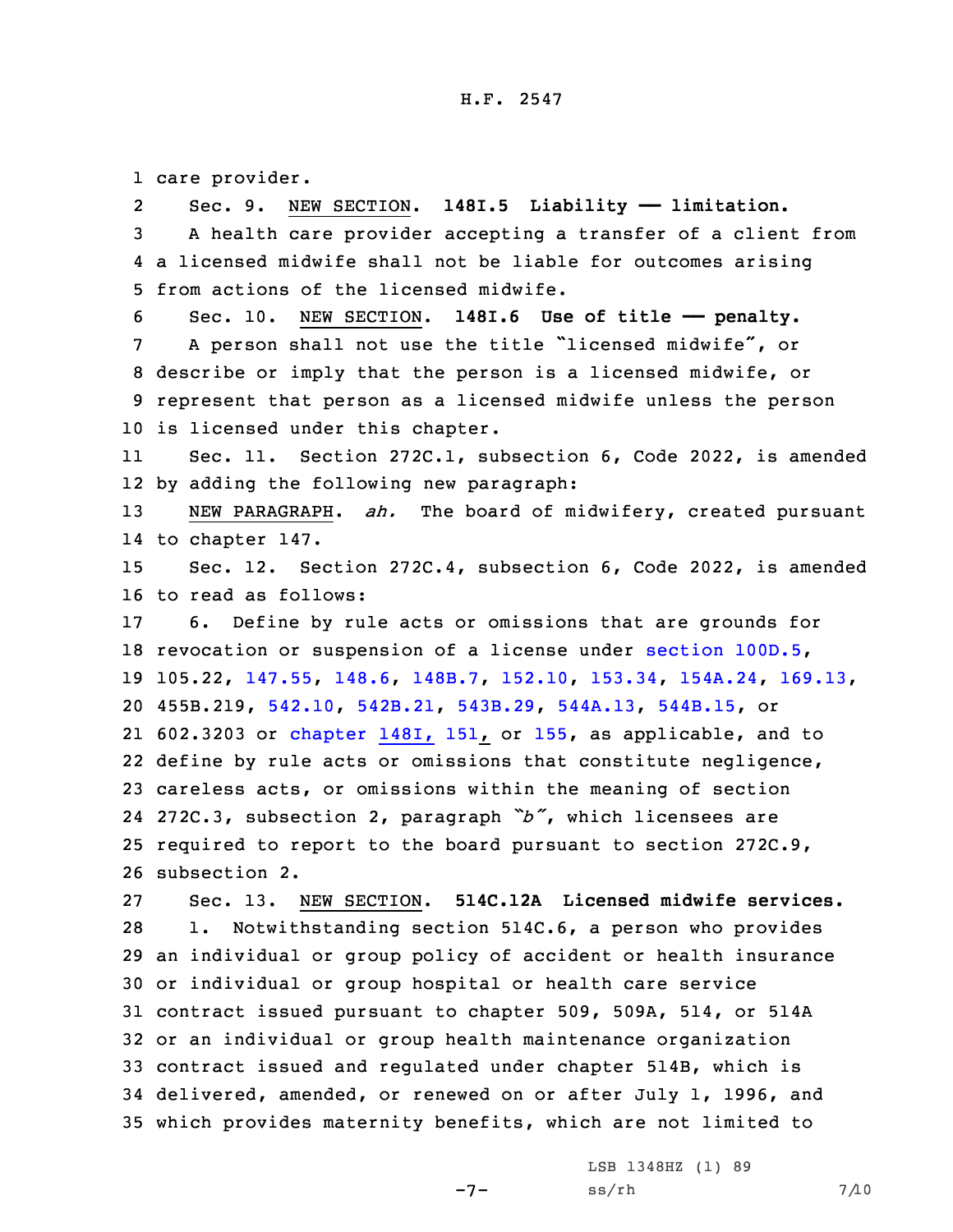## H.F. 2547

 complications of pregnancy, or newborn care benefits, shall provide coverage for maternity services rendered by <sup>a</sup> midwife licensed pursuant to chapter 148I, regardless of the site of services, in accordance with guidelines adopted by rule by the commissioner.

 2. Coverage for maternity services provided by <sup>a</sup> licensed midwife shall not be subject to any greater copayment, deductible, or coinsurance than is applicable to any other similar benefits provided by the plan.

 3. <sup>A</sup> person who provides an individual or group policy of accident or health insurance or individual or group hospital or health care service contract issued pursuant to chapter 509, 509A, 514, or 514A or an individual or group health maintenance organization contract issued and regulated under chapter 514B may require that maternity services be provided by <sup>a</sup> licensed midwife under contract with the person.

17 Sec. 14. INITIAL APPOINTMENTS.

18 1. Notwithstanding any provision to the contrary in this Act, the initial midwife appointees to the board of midwifery created pursuant to this Act shall fulfill the national certification requirements of the North American registry of midwives or its successor organization.

 2. One of the initial midwife appointments to the board shall be appointed for <sup>a</sup> one-year term, one shall be appointed for <sup>a</sup> two-year term, one shall be appointed for <sup>a</sup> three-year term, and one shall be appointed for <sup>a</sup> four-year term. The member who is licensed under chapter 148 shall be appointed for <sup>a</sup> two-year term, the member representing the general public shall be appointed to <sup>a</sup> three-year term, and the member who is <sup>a</sup> certified nurse midwife shall be appointed to <sup>a</sup> four-year 31 term.

32 EXPLANATION

33 **The inclusion of this explanation does not constitute agreement with** <sup>34</sup> **the explanation's substance by the members of the general assembly.**

35 This bill relates to the practice of midwifery in Iowa.

-8-

LSB 1348HZ (1) 89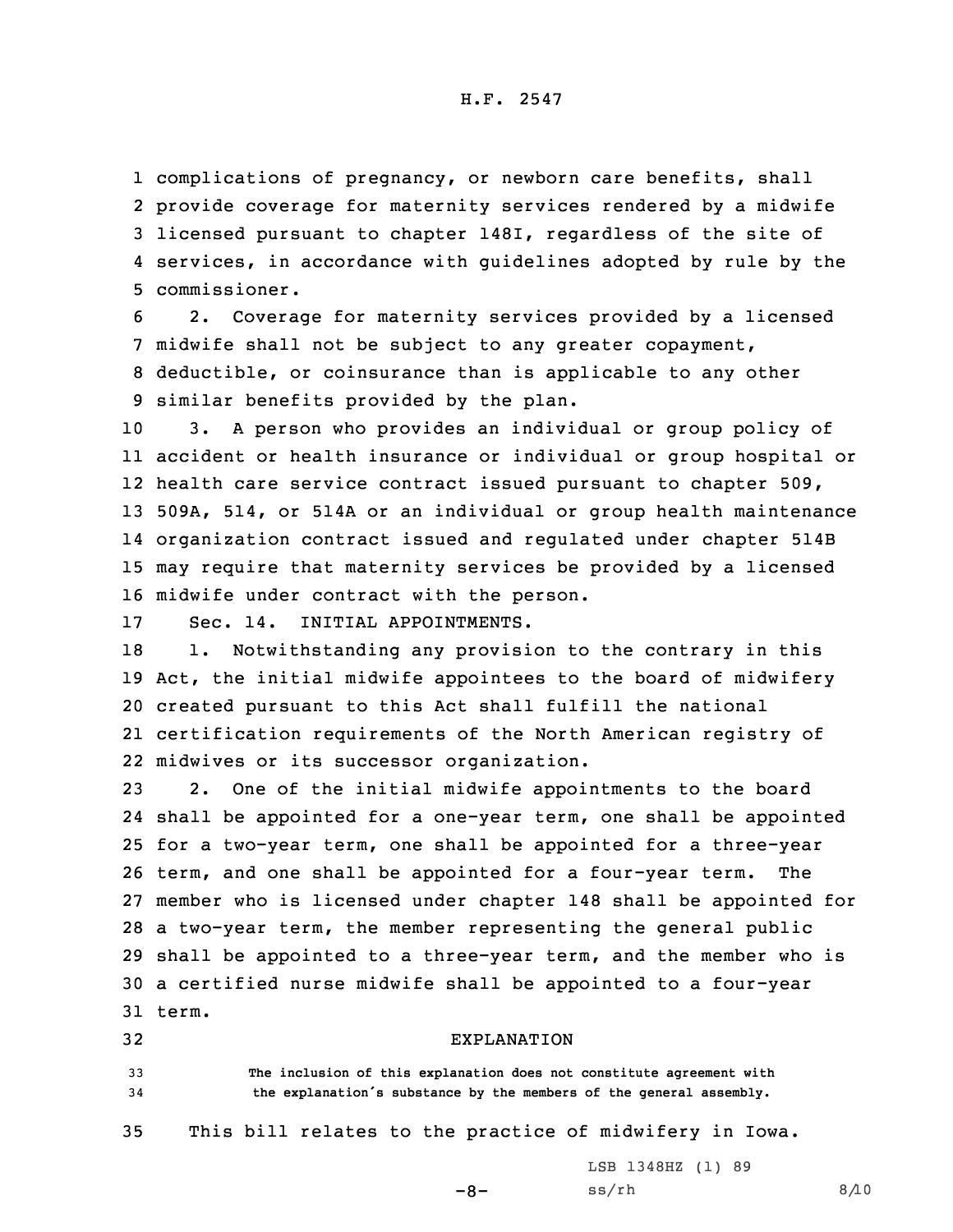1 The bill requires <sup>a</sup> person practicing midwifery in Iowa to obtain <sup>a</sup> license to practice beginning July 1, 2023. The bill exempts from regulation health care providers providing services consistent with midwifery, members of Native American tribes or Mennonite or Amish communities providing traditional midwife services, persons who gratuitously engage in the practice of the religious tenets of <sup>a</sup> church or <sup>a</sup> religious act, student midwives, and persons rendering emergency aid. Prior to obtaining <sup>a</sup> midwifery license, <sup>a</sup> person must be at least 21 years of age, submit proof of <sup>a</sup> high school diploma or equivalent, submit <sup>a</sup> fee, submit proof of having completed an educational program or pathway, and hold <sup>a</sup> current certified professional midwife certificate from the North American registry of midwives. The bill prohibits any person other than <sup>a</sup> licensed midwife from using the title "licensed midwife". The bill provides an alternative means to completion of an educational program or pathway for persons who received <sup>a</sup> certified professional midwife certification prior to July 1, 2023, or who received <sup>a</sup> license from <sup>a</sup> state that does not require completion of an educational program or pathway.

21 The bill creates the board of midwifery to regulate the practice of midwifery in Iowa and makes conforming changes to Code chapters 147 and 272C. The bill requires the board to adopt certain rules for the practice of midwifery and prohibits the board from adopting rules allowing <sup>a</sup> licensed midwife to order or administer narcotics, limiting the locations where <sup>a</sup> midwife may practice, or requiring <sup>a</sup> midwife to practice under <sup>a</sup> collaborative practice agreement with another health care provider. The bill provides certain requirements for membership on the board of midwifery.

 The bill limits the liability of <sup>a</sup> health care provider accepting <sup>a</sup> transfer of clients from <sup>a</sup> licensed midwife with respect to outcomes that are the result of actions of the midwife. The bill also requires insurance providers that provide maternity benefits to cover maternity services provided

 $-9-$ 

LSB 1348HZ (1) 89  $ss/rh$  9/10